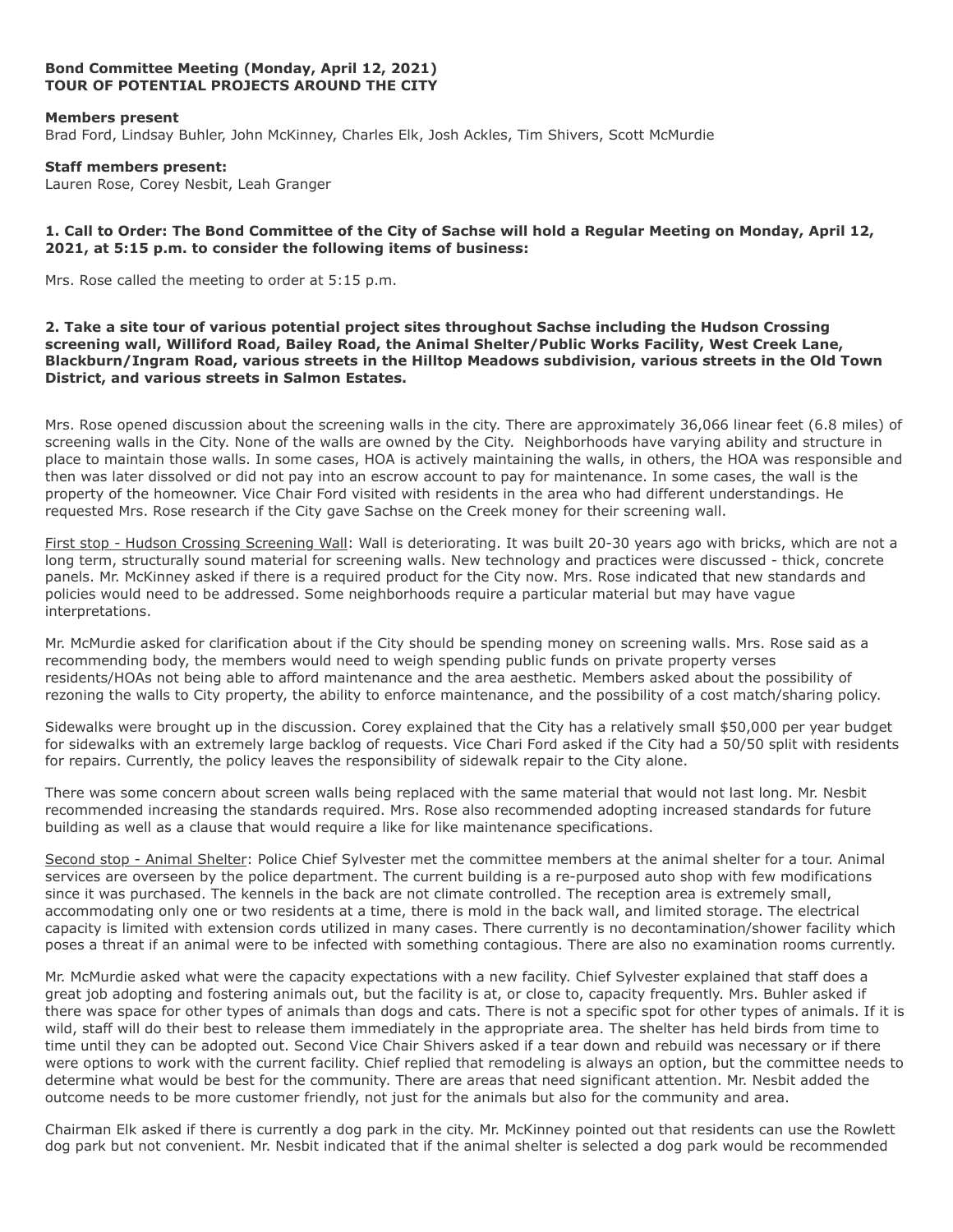as part of the project. Chief was asked when the last time significant dollars were spent on the building, and he said when the cat room was expanded and that was only for materials.

Upon moving to the outside kennels, Vice Chair Ford pointed out that the bottom of the building is rusted out. Staff indicated that a cat keeps getting into the walls and working up the dogs through those and other holes in the building. Chief suggested that security was at a minimum right now and there is no dedicated water source to allow for more pressure and ability to keep the facility clean. He noted that there is a large amount of land for the shelter but if they were to stay in the same facility, he would recommend doubling the kennel area, add climate control to enable people to mingle with the animals, and add an exam room and shower. Mr. Nesbit noted that if a new facility was recommended, it would be located at the front of the property by Sachse Road. A member requested that comparative city animal shelter information be pulled.

Mr. Nesbit was asked to pull the schematics and proposals for the Animal Shelter and the Public Works building which is also a consideration for the committee. The shelter redesign and build would cost roughly 3.5-4 million dollars. For perspective, Mr. Nesbit pointed out that the Merritt Road project will cost \$28M. Second Vice Chair Shivers asked why the City hasn't dealt with these issues until now. Mrs. Rose indicated that there are so many potential projects and issues to address with limited funds. Sachse has also experienced a boom which makes it difficult to keep up with development, and finally, each governing body has different priorities.

Third stop - Bailey Road: Mr. Nesbit has presented different proposals, options, and scenarios along with rough corresponding dollar amounts for different roads around the city. Asphalt overlays are cheaper but only have 5-10 year longevity. Concrete is more expensive but should have a 15-20 year lifespan. Sidewalks would be proposed with a concrete street or possibly only on one side. Bailey Road is not in a typical subdivision so needs may be different. Speed humps/bumps are not recommended because studies show they actually increase speeding between the humps. Mrs. Rose commented that anytime improvements are made the City will make sure it is done to the current and best standards. Chairman Elk and Mr. Nesbit noted that Bailey Road has not had any improvements for 20+ years.

Second Vice Chair Shivers noted that improvements may make Bailey Road a popular passage between Sachse Road and Hwy 78. This may deter some residents from wanting it improved. Mr. McKinney observed that the road is not pretty, unsafe, and an embarrassment to the city.

Vice Chair Ford asked if Bailey Road were to pass in November, how quickly could progress be made. Mr. Nesbit responded that it takes roughly 8 months to a year to design a project, and he would like to have one project ready to go at the time of the election. Vice Chair Ford stated that if the City were to start with the Animal Shelter, residents would be mad. Mrs. Rose noted that staff would typically recommend starting with the worst issue first. Mr. McKinney asked if staff would move forward with asphalt or concrete and Mr. Nesbit indicated the City could do either depending on the committee's recommendation.

Second Vice Chair Shivers suggested the large trucks have a great impact on the state of Bailey Road or Williford Road and is there potential for levying fees to those companies. Mrs. Rose noted that impact fees are charged to developers and companies to accommodate increased capacity. He also asked if the County would help with costs. Mr. Nesbit said the Counties do not help with residential streets but larger collector and arterial streets could potentially be shared with a 50/50 split.

Fourth stop - Williford Road and Drainage: Chairman Elk noted that Williford Road can be kind of scary with all the people walking on the road and that there is no room to expand. Mr. Nesbit agreed that expansion is not recommended for Williford or Bailey Roads, and they would remain two lanes.

The drainage area at Williford Road in Salmon Park is a potential project. Five culverts are needed to keep the ditch from eroding. This would be a relatively quick project and would cost roughly \$700,000 to do correctly. Mrs. Buhler asked about sidewalks on Bailey Road to reduce the risk to children, especially during large events. Mr. Nesbit indicated he would look into the possibility.

Mr. McMurdie asked how much the current tax rate would withstand. Mrs. Rose will gather that information. He indicated that rates will be going up as will costs for projects.

Fifth stop - Westcreek Drive: Mr. Nesbit described the road as an old asphalt roadway that is a major north - south connection as a potential project. He also noted that a smaller project could be minor maintenance on the concrete portion to extend the longevity of the current road. Mr. McMurdie asked how long it had been since work was done on Westcreek Drive. Mr. Nesbit will research that information. Mr. Nesbit also explained that foam injection is another option and method for maintenance on concrete roads. If the concrete is still in relatively good shape, the injection could extend the longevity and the companies warranty their work for 5 years. There are many tools that can be utilized for improving the roadways.

Sixth stop - Neighborhood Packages: Hilltop Meadows is an example of a potential neighborhood package. The utilities are 30-40 years old and need to be upgraded. Utilities could be replaced on year and the roadway improved with asphalt or concrete the next. There are also culvert issues causing flooding.